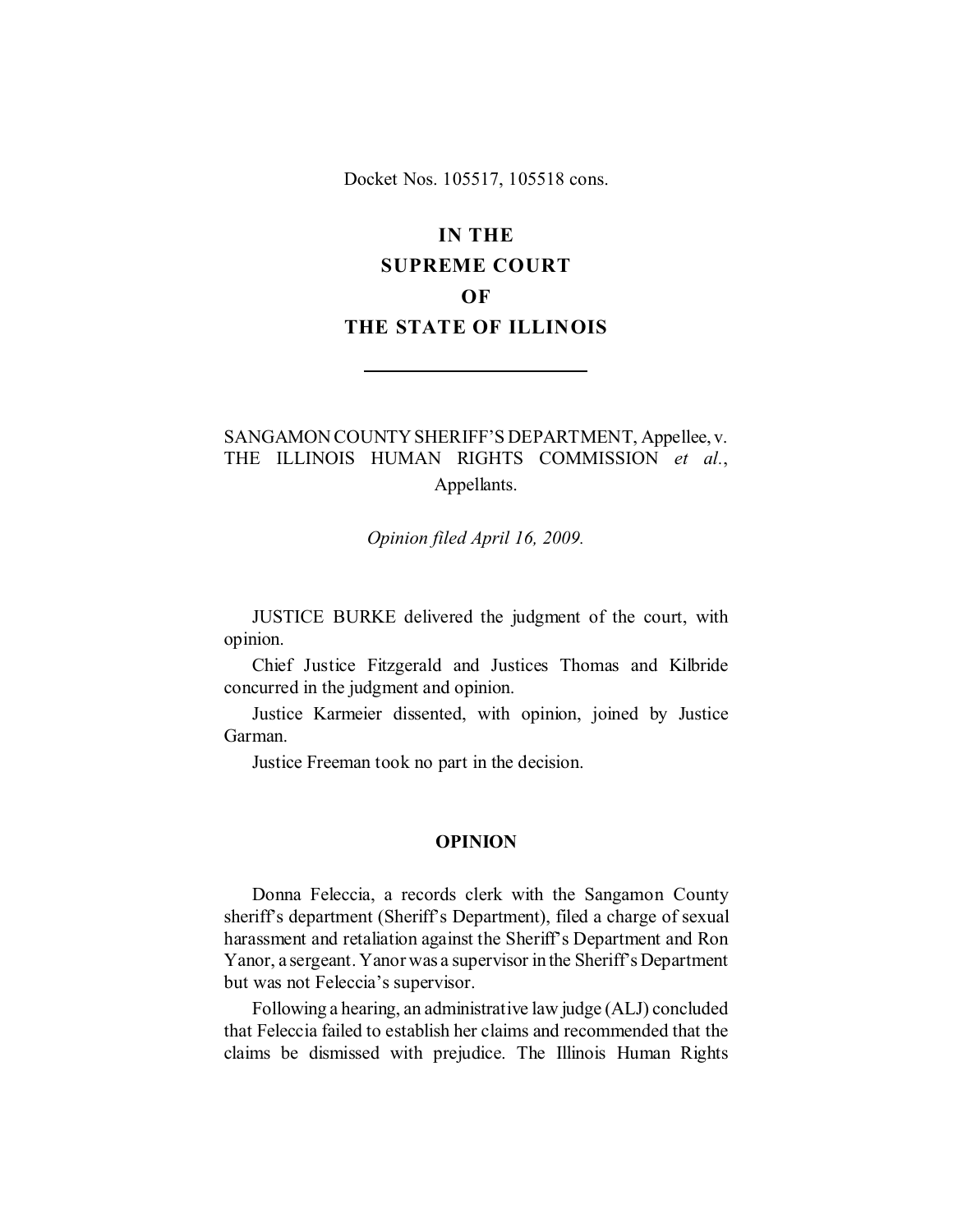Commission (Commission) adopted the ALJ's recommendation to dismiss the retaliation charge but found that Feleccia established sexual harassment based on a hostile work environment. The Commission found as a matter of law that the Sheriff's Department was strictly liable for Yanor's harassment of Feleccia because he was a supervisory employee. 775 ILCS 5/2–102(D) (West 1998).

The appellate court reversed, finding that Yanor was a coemployee of Feleccia. 375 Ill. App. 3d 834, 847. As such, the Sheriff's Department was not liable for Yanor's harassment of Feleccia because it took reasonable corrective measures upon learning of the harassment. 375 Ill. App. 3d at 847-48.

We granted the petitions for leave to appeal filed by Feleccia and the Commission, pursuant to Supreme Court Rule 315 (210 Ill. 2d R. 315). The actions were consolidated for purposes of review. We find that the Sheriff's Department is strictly liable for Yanor's harassment based on his status as a supervisory employee and accordingly reverse the appellate court's judgment reversing the Commission's order.

## BACKGROUND

Under section 2–102(D) of the Illinois Human Rights Act (Act):

"It is a civil rights violation: \*\*\* [f]or any employer, employee, agent of any employer, employment agency or labor organization to engage in sexual harassment; provided, that an employer shall be responsible for sexual harassment of the employer's employees by nonemployees or nonmanagerial and nonsupervisory employees only if the employer becomes aware of the conduct and fails to take reasonable corrective measures." 775 ILCS 5/2–102(D) (West 1998).

In her charge, filed June 15, 1999, Feleccia alleged three counts: (1) that Yanor had retaliated against her because she refused to engage in sexual activity with him; (2) that Yanor's actions, and the Sheriff's Department's response, created a hostile, embarrassing, and intimidating work environment; and (3) that she experienced different terms and conditions of employment following her report of the sexual harassment.

The Illinois Department of Human Rights issued a notice of substantial evidence as to counts I and II and a notice of dismissal of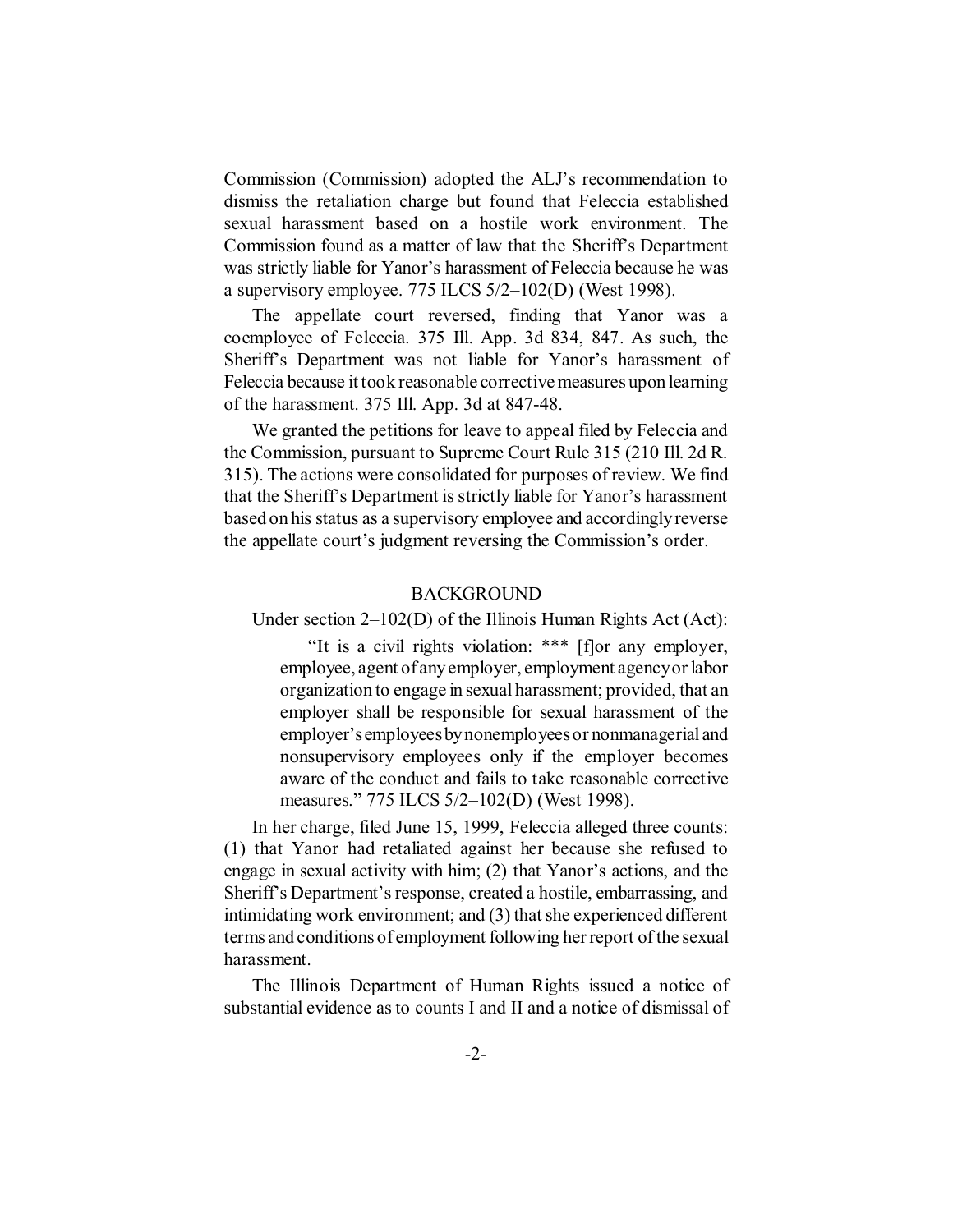count III for lack of substantial evidence and lack of jurisdiction over Yanor. It filed a complaint with the Commission on Feleccia's behalf, alleging sexual harassment and retaliation against the Sheriff's Department and Yanor. Yanor subsequently was dismissed from the case after settling the claims against him.

The parties proceeded to an administrative hearing on January 9, 2003. Feleccia testified that she began working as a records clerk on June 4, 1992. In 1998 and 1999, her job duties involved entering warrants and orders of protection into the computer system and taking orders of protection to the squad room to be served by the deputies. Feleccia worked on the first shift from 9 a.m. to 5:30 p.m. At that time, Yanor was a patrol division sergeant working on the second shift from 2:30 p.m. to 11:30 p.m. Yanor was a supervisor but had no supervisory authority over Feleccia, who worked in a separate division of the Sheriff's Department.

On February 5, 1999, Feleccia received a letter in her office mail, dated January 29, 1999, that appeared to be on Illinois Department of Public Health letterhead. It read, in part:

> "Dear Ms. Feleccia: This is to inform you that you may have recently been exposed to a communicable or sexually transmitted disease. A confidential source who has tested positive has brought this matter to our attention.

> To insure privacy, your file has been assigned a control number of #A23759. Please refer to this in future correspondence.

> It is important that you schedule a screening within the next 7 days. Please contact your local public health office for an appointment. This service is provided at no cost to you.

Yours truly,

Julie A. Chelani, MSW Patient Advocate."

When Feleccia read the letter, she became very upset and started shaking. She brought the letter to her supervisor, Lieutenant Sandra Hinsey. Feleccia was crying and unable to speak. Hinsey escorted Feleccia to the office of the Illinois Department of Public Health, which confirmed that the letter was a forgery. When they returned to the office, Hinsey gave the letter to her supervisor, Chief Deputy Tony Sacco.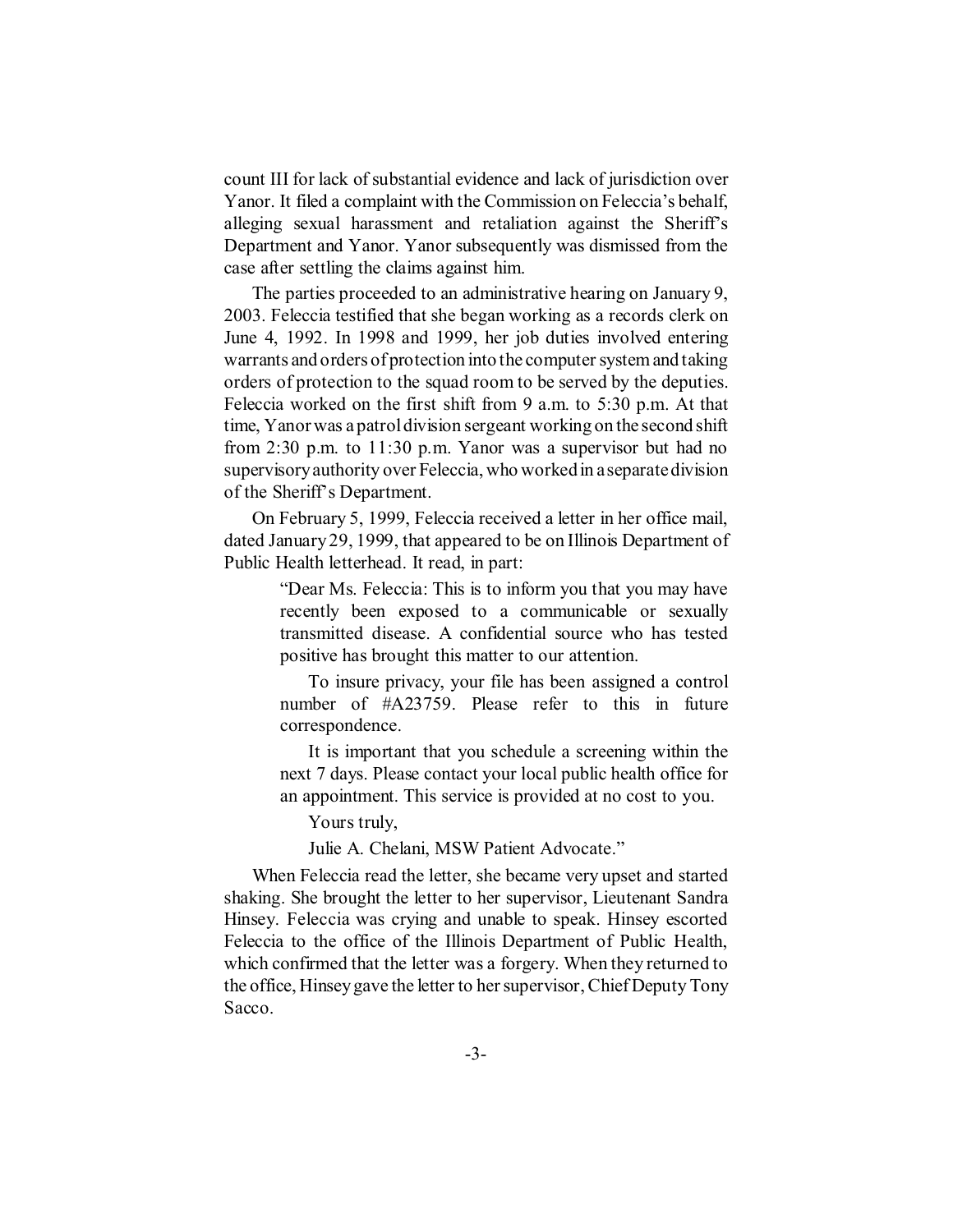Hinsey told Feleccia to "act normal," and told her not to say anything until the investigation was complete. Feleccia testified that other people in the department heard about the forged letter. A sheriff's deputy called her to say that he had heard her "affair with Yanor" went wrong. She told him that his information was incorrect, but that she could not discuss it. On the same day, another deputy told Feleccia's coworker that he had heard Feleccia had a disease.

Sacco ordered the internal affairs division to investigate the matter. The Illinois State Police submitted a report indicating that Yanor's fingerprints were found on the letter. On April 22, 1999, Yanor admitted in an interview that he had typed the letter on a typewriter in the squad room, using old stationery from the Illinois Department of Public Health. Yanor said he had intended the letter as a practical joke. Yanor was advised not to have any contact with Feleccia.

On May 18, 1999, Yanor received a disciplinary memorandum from Sheriff Neil Williamson, which stated, in part:

> "Based on the outcome of a Professional Standards internal investigation sustaining the fact you admitted to violating the Sheriff's Office Sexual Harassment Policy, I am hereby suspending you for four (4) days without pay to be served consecutively by June 11, 1999.

> I cannot express enough my disappointment in you, especially representing me and this office in your capacity as a supervisor. Your actions were reckless and showed lack of judgement.

> Any further actions of this magnitude will result in a substantially harsher suspension and possible demotion or termination." (Emphasis in original.)

When Feleccia asked Sheriff Williamson about the discipline imposed on Yanor, Williamson told her that he "gave [Yanor] as many days as he could without the merit board finding out." Williamson told Feleccia not to file sexual harassment charges, not to go to the media, and not to go near Yanor. He informed her that the Illinois Department of Public Health had opted not to press criminal charges.

Feleccia said she felt "degraded," "insignificant<sup>[1]</sup>, and not important" because nothing more was done. She was upset that the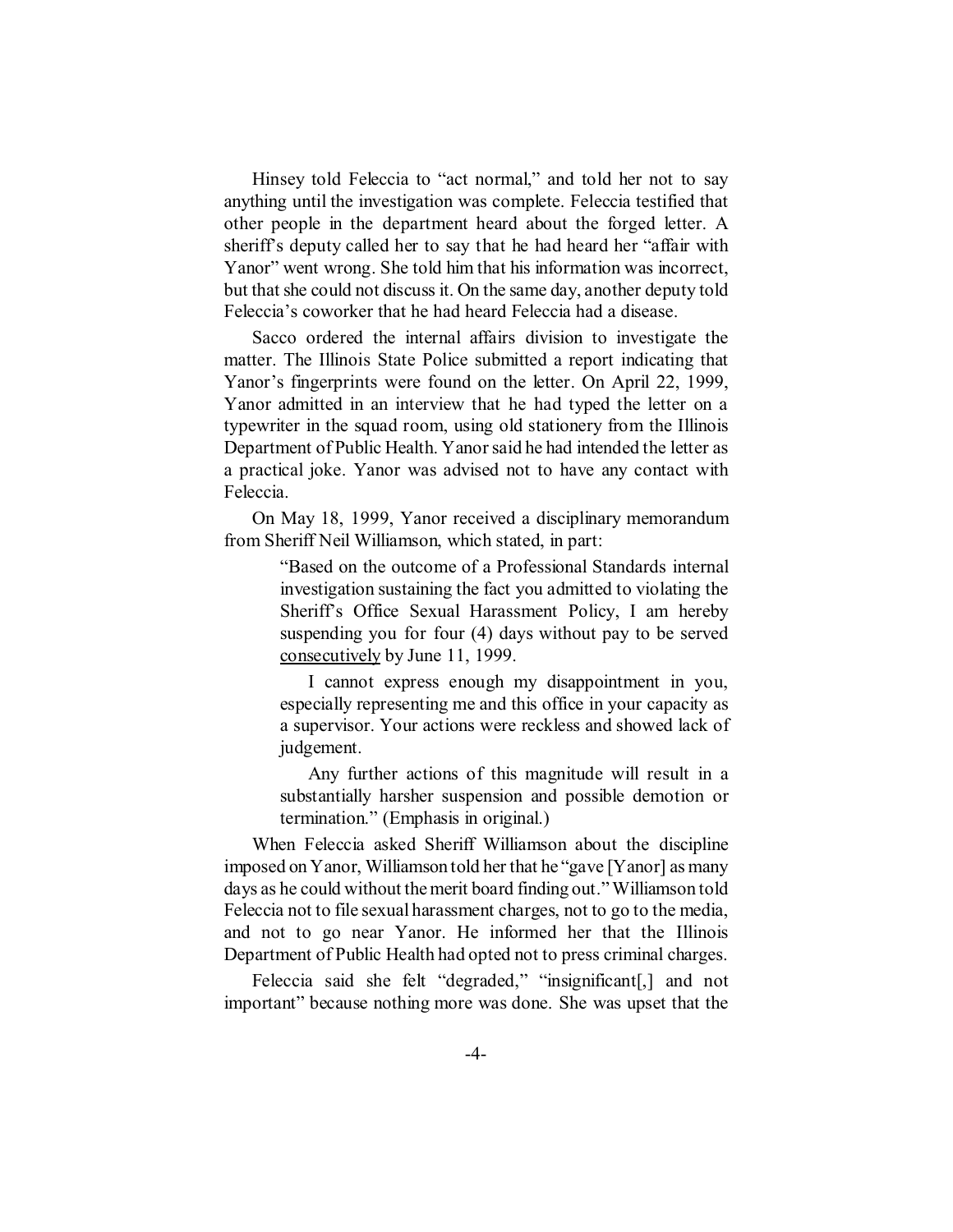department accepted the letter as a joke. Feleccia had been seeing a psychiatrist for anxiety and "work stress" since 1996. After the incident with the forged letter, she began seeing her doctor more frequently, the dosage of her medication was doubled, and she lost sleep and missed work days.

On June 10, 1999, Feleccia met with Chief Deputy Sacco and Mike Walton, director of support services for the Sheriff's Department. Feleccia told them that she was unhappy with the way the matter was handled because other employees were talking about the incident. Feleccia informed Sacco and Walton about prior incidents of sexual harassment by Yanor. Sacco told Feleccia that she should have come forward at the time of the incidents so that actions could have been taken to stop the behavior. He told her to document the incidents in writing and to send them to him. Sacco testified that he never received the requested documentation.

In Walton's June 15, 1999, memorandum, he noted that Feleccia saw her doctor on June 14, and that the doctor advised her to take off work until at least June 21, due to problems she was having over the " 'Yanor' incident."

Feleccia testified about several incidents of sexual harassment by Yanor that took place in November and December 1998. In November 1998, Yanor called Feleccia at home after an annual "cigar dinner" attended by sheriff's deputies and asked her to go to Chantilly Lace, a local bar. He told her that everyone from the party would be at the bar. Feleccia agreed to go to the bar with Yanor. She assumed Yanor's wife would be with him, but Yanor was alone when he came to pick up Feleccia. When they arrived at the bar, Feleccia saw only one other person from the cigar dinner. She felt uncomfortable and asked Yanor to take her home. As Feleccia was exiting the car, Yanor grabbed her arm and asked for a kiss. Feleccia refused, telling Yanor that he was married and that they were just friends. When he would not release her arm, Feleccia kissed him. She said she felt threatened because Yanor would not let go until she kissed him.

In December 1998, Yanor came to Feleccia's house unexpectedly to give her a Christmas cup filled with candies. She told him he did not have to do that. Yanor left when Feleccia's ex-husband arrived to drop off one of her children.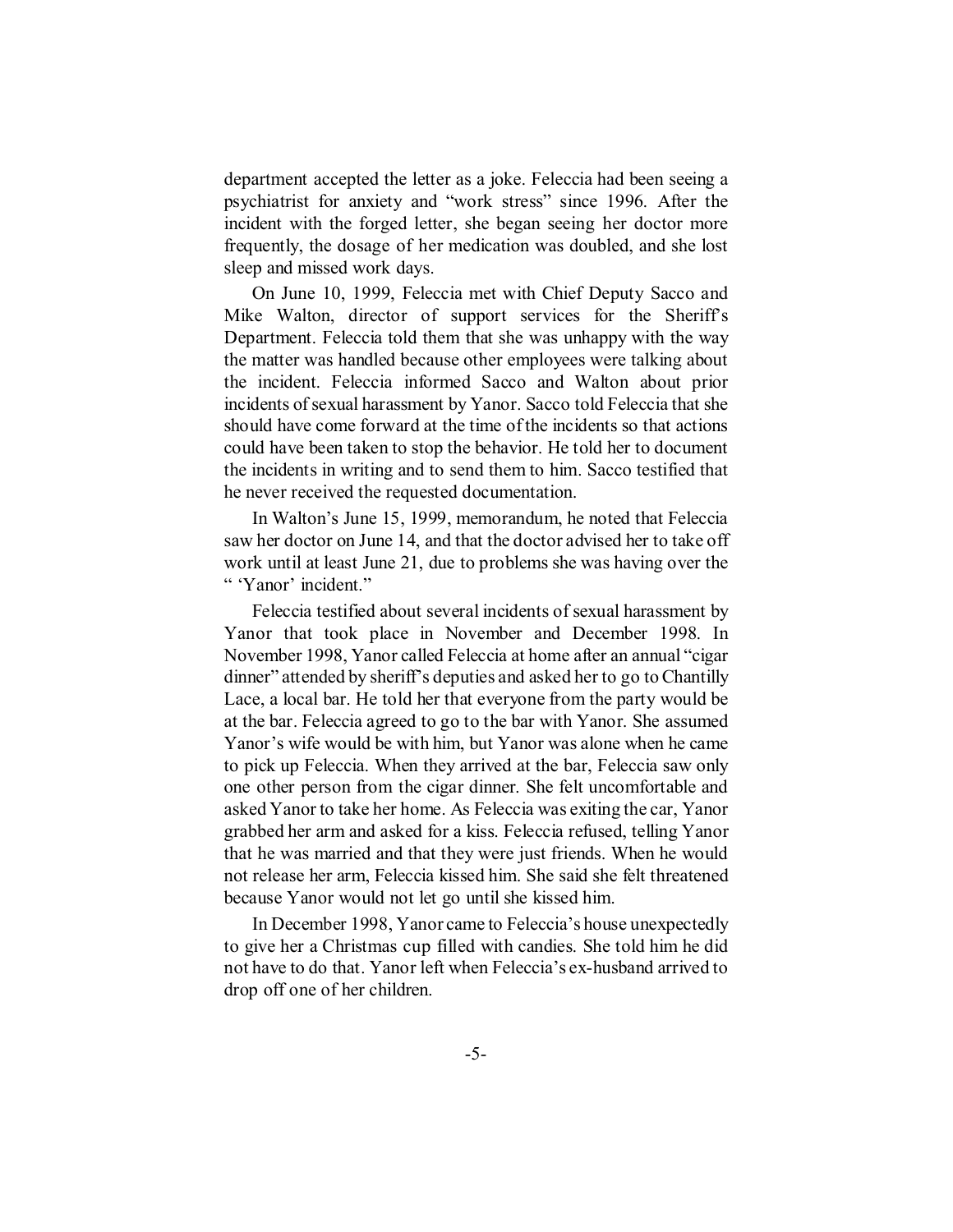Later that month, Feleccia attended a party with her friend MerriEllen King. After the party, they went to a bar, where Feleccia saw Yanor. Both Feleccia and King testified that Yanor was glaring at Feleccia while the women were dancing. He asked her if she wanted to dance with him, and she said no. After about 45 minutes, Feleccia told King she wanted to leave because she felt uncomfortable.

On another occasion in December 1998, Feleccia was working alone in the records office after 5 p.m., when Yanor approached and asked her if she would like to go with him to a motel for the night. She told him "no," that he was married, and that they would always be "just friends."

Following the hearing, the ALJ recommended that the Commission dismiss the complaint with prejudice because Feleccia failed to establish a *prima facie* case of sexual harassment or retaliation.

The Commission adopted the ALJ's recommendation regarding the retaliation charge because there was no evidence that the Sheriff's Department punished Feleccia for complaining about Yanor. On the sexual harassment charge, the Commission concluded that Feleccia established "that Yanor committed a variety of sexually harassing acts that cumulatively constitute[d] a hostile work environment," and that the Sheriff's Department was liable for the harassment because Yanor was a supervisor. The Commission awarded Feleccia \$10,000 in damages and approximately \$13,400 in fees and costs.

The Sheriff's Department filed a petition for review in the appellate court. The appellate court reversed the Commission, finding that the Sheriff's Department could not be strictly liable for Yanor's conduct because he was not Feleccia's supervisor. 375 Ill. App. 3d at 847. The court held that the evidence showed the Sheriff's Department took reasonable corrective measures upon learning of Yanor's harassment by suspending him for four days without pay and issuing a letter of reprimand. 375 Ill. App. 3d at 847-48.

We granted the petitions for leave to appeal filed by Feleccia and the Commission (210 Ill. 2d R. 315), and consolidated the petitions for purposes of review. We granted leave for the Employment Discrimination Project at the University of Chicago Law School's Edwin F. Mandel Legal Aid Clinic to file an *amicus curiae* brief in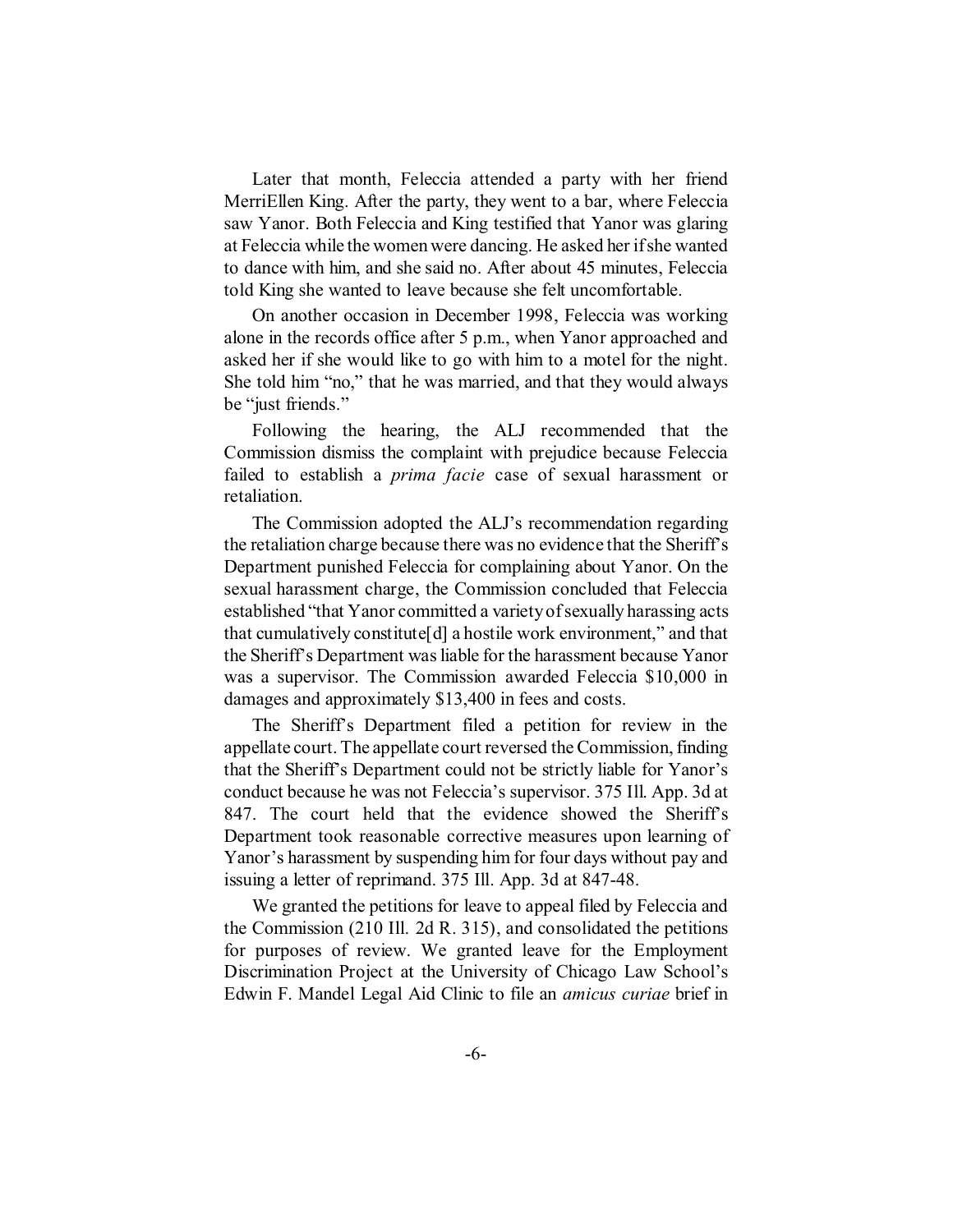support of Feleccia, and for the Illinois Counties Risk Management Trust and the Illinois Municipal League to file *amicus curiae* briefs in support of the Sheriff's Department. 20 Ill. 2d R. 345.

## ANALYSIS

## I. Strict Liability

In an administrative review action, we review the decision of the administrative agency, not the appellate court. *Marconi v. Chicago Heights Police Pension Board*, 225 Ill. 2d 497, 539 (2006). This case involves the construction of a statute, a question of law*. Wade v. City of North Chicago Police Pension Board*, 226 Ill. 2d 485, 510-11 (2007). An administrative agency's decision on a question of law is reviewed *de novo. Cinkus v. Village of Stickney Municipal Officers Electoral Board*, 228 Ill. 2d 200, 211 (2008). "Nevertheless, the interpretation of a statute by involved administrative bodies constitutes 'an informed source for guidance when seeking to ascertain the legislature's intention when the statute was enacted.'" *Andrews v. Kowa Printing Corp.*, 217 Ill. 2d 101, 116 (2005), citing *Johnson v. Marshall Field & Co.*, 57 Ill. 2d 272, 278 (1974).

The cardinal rule of statutory construction is to ascertain and give effect to the intent of the legislature. *Wade*, 226 Ill. 2d at 509-10. The best indication of the legislature's intent is the language of the statute, which must be given its plain and ordinary meaning. *Cinkus*, 228 Ill. 2d at 216. Where the statutory language is clear and unambiguous, it is unnecessary to turn to other tools of construction. *Cinkus*, 228 Ill. 2d at 217. " 'A statute is ambiguous when it is capable of being understood by reasonably well-informed persons in two or more different senses.' " *Wade*, 226 Ill. 2d at 511, quoting *People v. Jameson*, 162 Ill. 2d 282, 288 (1994).

Illinois courts have interpreted section 2–102(D) as imposing strict liability on an employer for the sexual harassment of an employee by the employee's direct supervisor. See *Geise v. Phoenix Co. of Chicago, Inc.*, 159 Ill. 2d 507, 518 (1994); *Webb v. Lustig*, 298 Ill. App. 3d 695, 705 (1998); *Board of Directors, Green Hills Country Club v. Human Rights Comm'n*, 162 Ill. App. 3d 216, 220-21 (1987). In other words, the employer is liable for the sexual harassment regardless of whether the employer knew of the offending conduct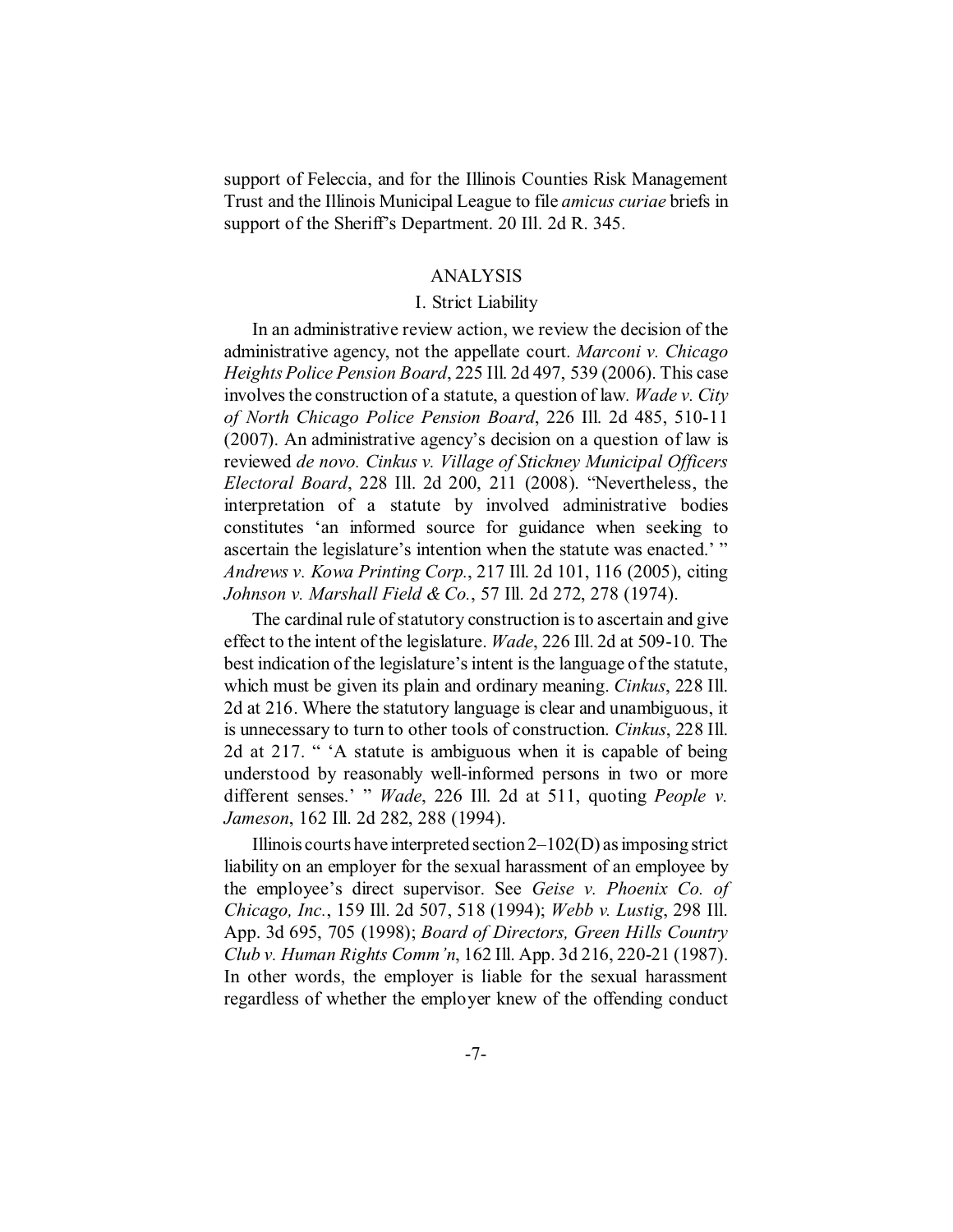(*Geise*, 159 Ill. 2d at 518) and regardless of whether the conduct is *quid pro quo* sexual harassment or "hostile environment" sexual harassment. *Green Hills*, 162 Ill. App. 3d at 220.

The issue in this case is whether an employer is strictly liable under section 2–102(D) for the "hostile environment" sexual harassment of its supervisory employee, where the supervisor has no authority to affect the terms and conditions of the complainant's employment. The answer is yes.

Section 2–102(D) is unambiguous. Under the plain language of the statute, an employer is liable for the sexual harassment of its employees. Where the offending employee is either a "nonemployee" or "nonmanagerial or nonsupervisory employee," an employer is responsible for the harassment only if it was aware of the conduct and failed to take reasonable corrective measures. The facts of this case do not fall within the limitation in the second clause of section 2–102(D). Yanor is neither a "nonemployee" nor a "nonmanagerial or nonsupervisory employee." Therefore, under the statute, the Sheriff's Department is liable for Yanor's sexual harassment of Feleccia regardless of whether it was aware of the harassment or took measures to correct the harassment.

The Sheriff's Department contends that we should look to the dictionary definition of "supervisor" to ascertain the plain meaning of the term. We find it unnecessary to do so, where there is no dispute that Yanor is a supervisory employee of the Sheriff's Department. Whether Yanor had direct supervisory authority over Feleccia's working conditions is irrelevant under the plain language of section  $2-102(D)$ . There is no language in the Act that limits the employer's liability based on the harasser's relationship to the victim. Where the statutory language is clear, we may not read into it limitations that the legislature did not express. *Elementary School District 159 v. Schiller*, 221 Ill. 2d 130, 144 (2006).

The Sheriff's Department contends that this court should follow federal law interpreting Title VII of the Civil Rights Act of 1964 (42 U.S.C. §2000e *et seq.*), based on the similarities between Title VII regulations and the Act. Under Title VII, an employer's liability for "hostile environment" sexual harassment depends on the harasser's status relative to the victim. See, *e.g.*, *Burlington Industries, Inc. v. Ellerth*, 524 U.S. 742, 765, 141 L. Ed. 2d 633, 655, 118 S. Ct. 2257,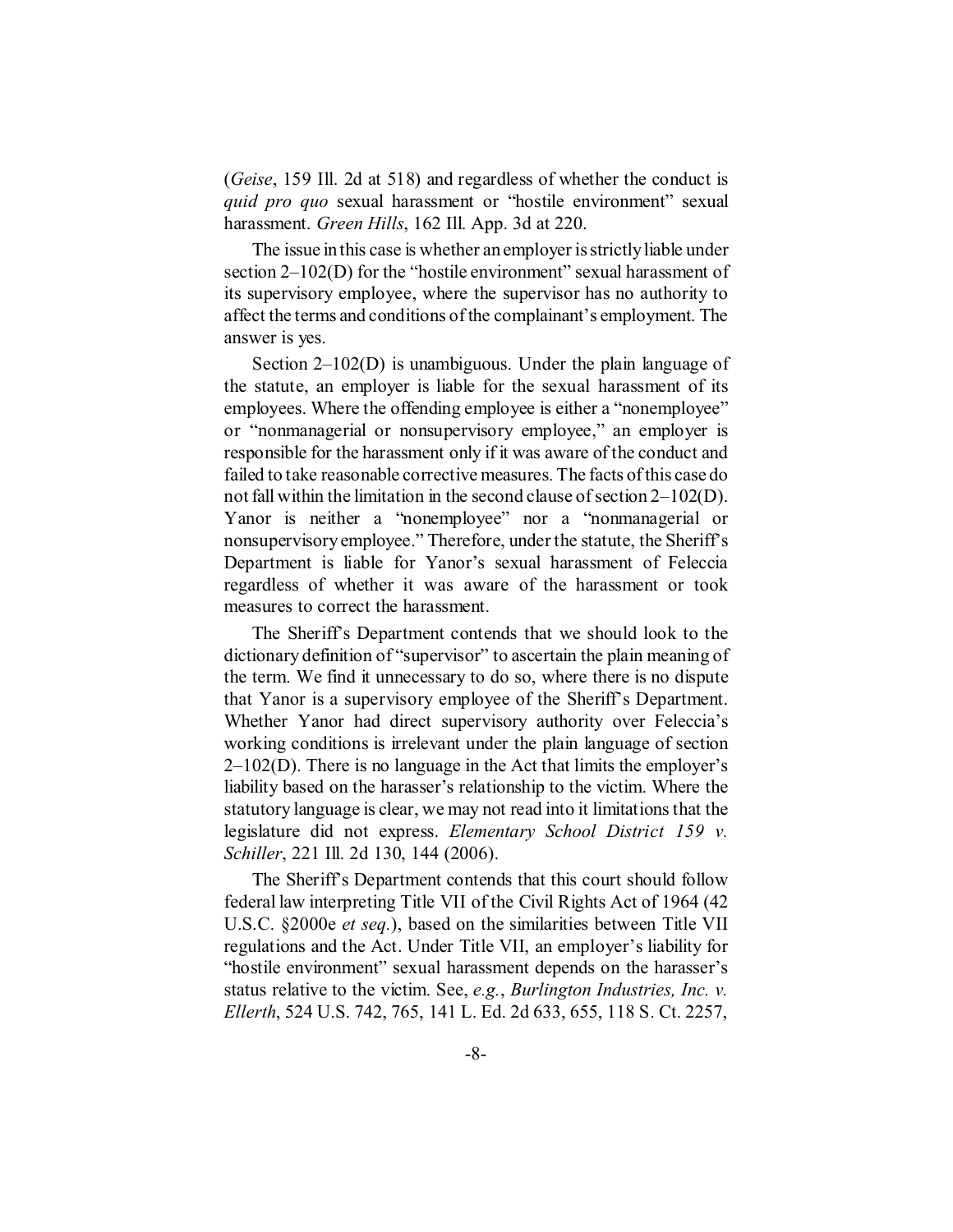2270 (1998); *Faragher v. City of Boca Raton*, 524 U.S. 775, 807, 141 L. Ed. 2d 662, 689, 118 S. Ct. 2275, 2292-93 (1998) ("An employer is subject to vicarious liability to a victimized employee for an actionable hostile environment created by a supervisor with immediate (or successively higher) authority over the employee"); *Hall v. Bodine Electric Co.*, 276 F.3d 345, 355 (7th Cir. 2002) (to impute liability to the employer under Title VII, "[a]n individual is not a supervisor unless he possesses the authority to *directly* affect the terms and conditions of a victim's employment" (emphasis in original)).

Although in other instances Illinois courts have found it appropriate to examine federal decisions when construing the Act (see, *e.g.*, *Zaderaka v. Illinois Human Rights Comm'n*, 131 Ill. 2d 172, 178-79 (1989); *Trayling v. Board of Fire & Police Commissioners*, 273 Ill. App. 3d 1, 11 (1995)), we find the federal case law to be unhelpful in interpreting section 2–102(D).

Under Title VII, "employers are not always automatically liable for sexual harassment by their supervisors where the misconduct has created an intimidating, hostile or offensive work environment," and "[a]dditional grounds for employer liability may be required." *Geise*, 159 Ill. 2d at 518. By contrast, the Act has no such requirement. *Geise*, 159 Ill. 2d at 518. "Where an employee has been sexually harassed by supervisory personnel, \*\*\* the Act imposes strict liability on the employer, regardless of whether the employer knew of the offending conduct." *Geise*, 159 Ill. 2d at 518, citing *Green Hills*, 162 Ill. App. 3d at 221; *Webb*, 298 Ill. App. 3d at 705. On the issue of employer liability in a sexual harassment claim, we are bound by the language in the Act, not by decisions of the federal courts.

The Sheriff's Department and the *amici* contend that, even if we accept the plain language of the statute as applying to all supervisory employees, this construction of the statute leads to bizarre and unjust results unintended by the legislature. They suggest that large employers such as multilayered corporations and governmentalentities would be strictly liable any time a low-level supervisor, regardless of ability to control the complainant's working environment, sexually harasses any employee in any location. This argument carries little weight. First, our holding as to the strict liability of the employer does not obviate the necessity of establishing a *prima facie* case of sexual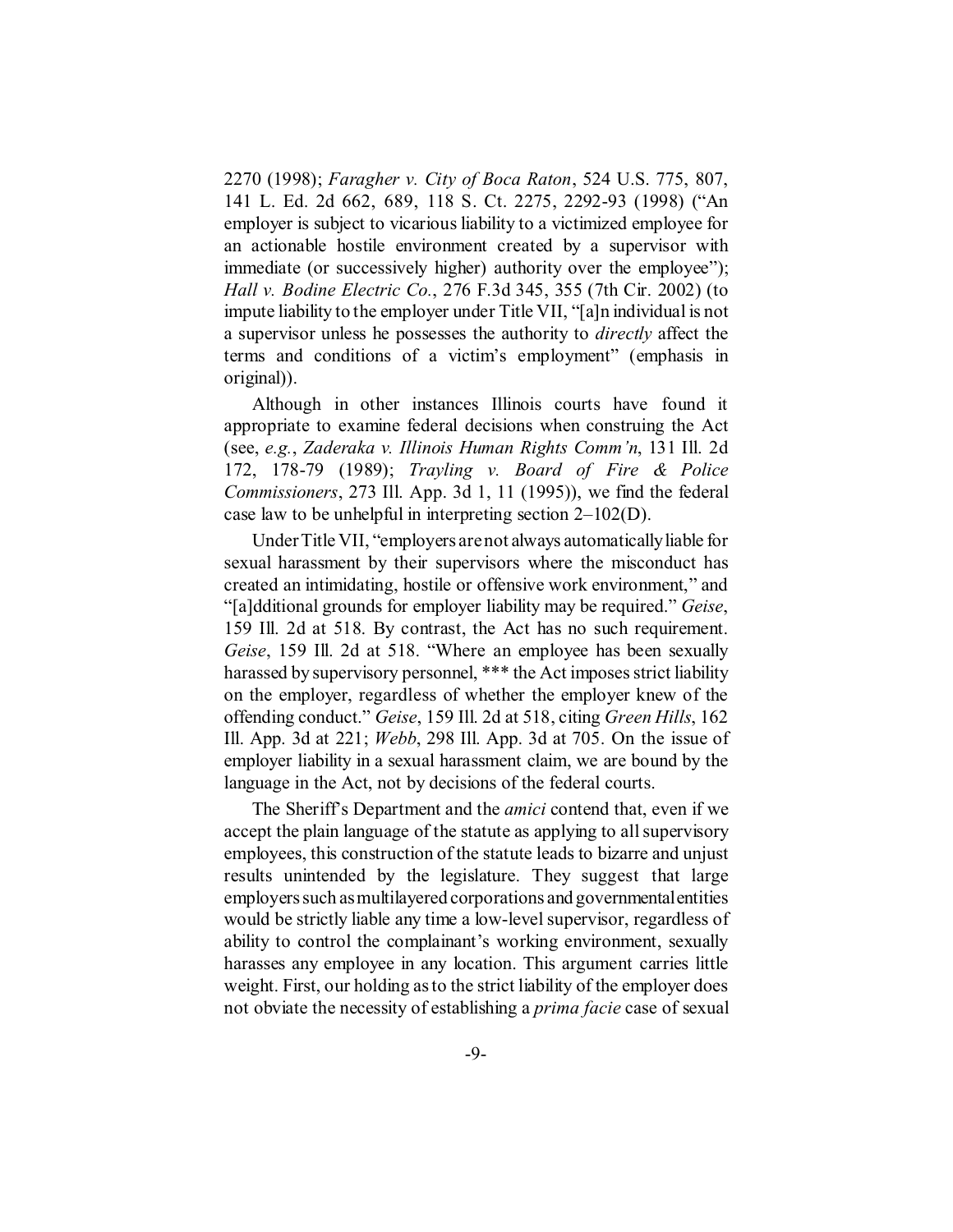harassment. For "hostile environment" sexual harassment, the Act requires an employee to prove that the harasser engaged in "unwelcome sexual advanaces or requests for sexual favors or any conduct of a sexual nature," which "has the purpose or effect of substantially interfering with an individual's work performance or creating an intimidating, hostile or offensive working environment." 775 ILCS 5/2–101(E) (West 1998). The facts in the case at bar–the close proximity of Feleccia's and Yanor's offices; Yanor's access to Feleccia's desk and the office mail system; his awareness of her working hours; and their common acquaintances with other coworkers–contributed to Feleccia's ability to establish that Yanor created an intimidating, hostile, or offensive working environment.

Second, it is not unfair to hold employers responsible for sexual harassment by supervisory employees. "[A] supervisor's sexual harassment is imputed to the employer on the basis that a supervisor is empowered to act on the employer's behalf." *Pinnacle Ltd. Partnership v. Human Rights Comm'n*, 354 Ill. App. 3d 819, 829 (2004), citing *In re Forbes*, Ill. Hum. Rts. Comm'n Rep. 1993CF2987, slip op. at 6 (August 1, 1997) (noting that "managerial and supervisory employees act on behalf of the employer, and in that way[,] there is a certain identity of employer and managerial/supervisory employees"). Not only are supervisors the "public face" of the employer, but employers are in the best position to train supervisors and make them aware of the law prohibiting sexual harassment.

Based on the identity of employer and managerial/supervisory employees, the employer is presumed to have notice of sexual harassment committed by managerial and supervisory employees. The Sheriff's Department recognized that Yanor was acting on its behalf when Sheriff Williamson stated in his disciplinary memorandum to Yanor: "I cannot express enough my disappointment in you, especially representing me and this office in your capacity as a supervisor." Yanor's higher status as a supervisor in the Sheriff's Department afforded him greater power to harass a lower-level employee such as Feleccia.

Furthermore, as remedial legislation, the Act should be construed liberally to achieve its purpose–the prevention of sexual harassment in employment for all individuals. 775 ILCS 5/1–102(A), (B) (West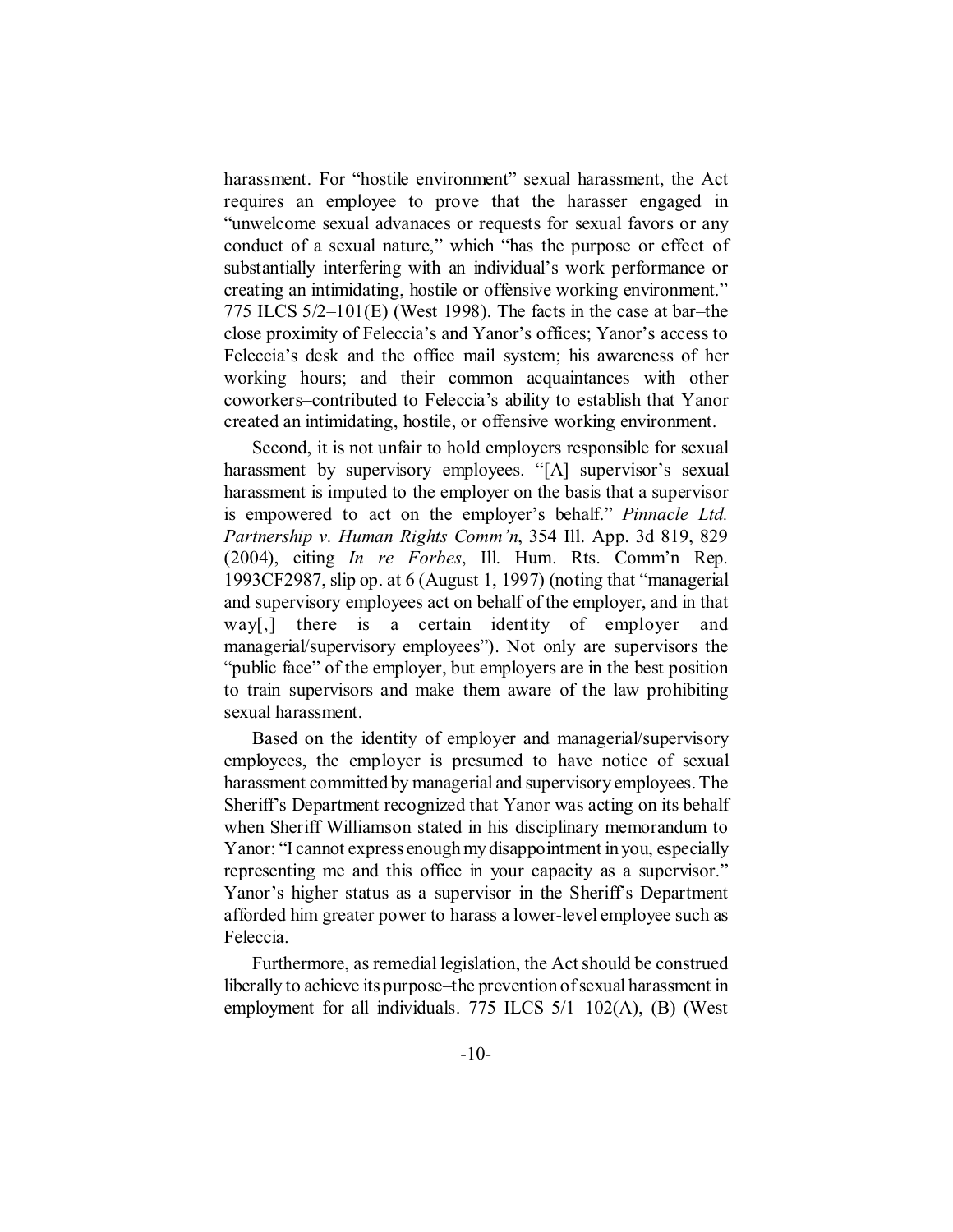1998); *Board of Trustees of Community College District No. 508 v. Human Rights Comm'n*, 88 Ill. 2d 22, 26 (1981). A liberal reading of section 2–102(D) ensures that victims have full incentive to report harassment. Even where a supervisor does not have direct authority over the employee's working conditions, an employee may have a reasonable belief of retaliation if she reports the harassment. Supervisors are often better connected and have greater job security than the victims. An employee may fear that the supervisor is more likely to be believed, thus putting the employee's job at risk.

Based on the plain language of section 2–102(D), and the public policy reasons supporting employer liability, we find that employers are strictly liable for the sexual harassment of an employee by a supervisory employee.

#### II. Establishment of the Sexual Harassment Charge

The Sheriff's Department contends, alternatively, that Feleccia failed to meet her burden of establishing sexual harassment. At the outset, the department argues that the Commission wrongly considered Yanor's acts that occurred prior to sending the forged letter. Section 7A–102(A)(1) of the Act provides that, "[w]ithin 180 days after the date that a civil rights violation allegedly has been committed, a charge in writing under oath or affirmation may be filed with the Department \*\*\*." 775 ILCS 5/7A-102(A)(1) (West 1998). The 180-day filing requirement is mandatory in order to vest the Commission with subject matter jurisdiction of the charge. *Allen v. Lieberman*, 359 Ill. App. 3d 1170, 1177 (2005); *Weatherly v. Human Rights Comm'n*, 338 Ill. App. 3d 433, 437 (2003); *Faulkner-King v. Department of Human Rights*, 225 Ill. App. 3d 784, 791 (1992). The Commission held that because one act–the letter–contributed to the hostile work environment within the 180-day period, all of Yanor's behavior should be considered in determining liability.

A sexual harassment claim based on a hostile work environment generally is made up of a series of events rather than a single event. Such a charge is timely as long as it is filed within 180 days of any act that is part of the hostile work environment. *Jenkins v. Lustig*, 354 Ill. App. 3d 193, 196-97 (2004); *Gusciara v. Lustig*, 346 Ill. App. 3d 1012, 1019-20 (2004), citing *National R.R. Passenger Corp. v.*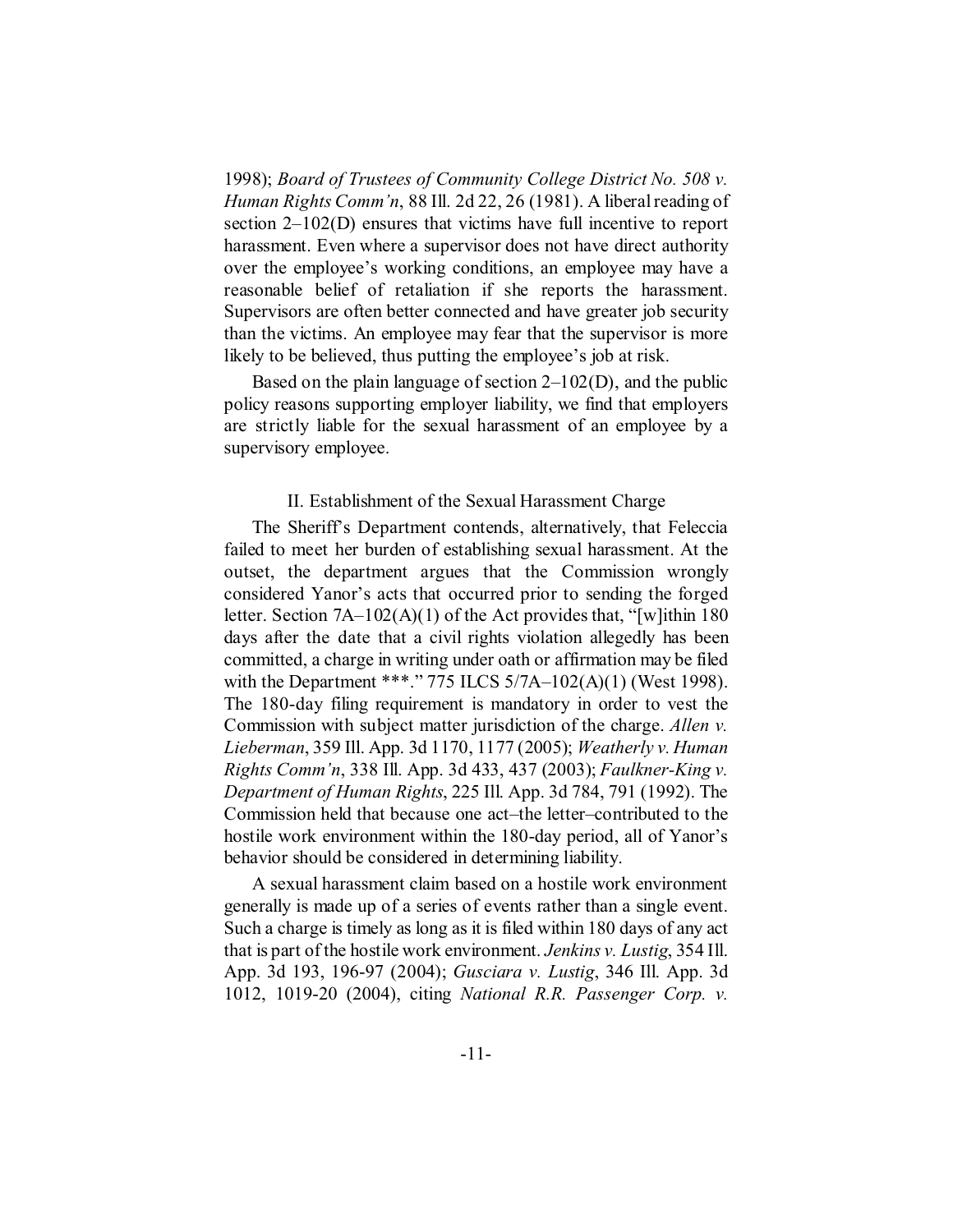*Morgan*, 536 U.S. 101, 117, 153 L. Ed. 2d 106, 124, 122 S. Ct. 2061, 2074 (2002) ("[a] hostile work environment claim is composed of a series of separate acts that collectively constitute one 'unlawful employment practice' "), quoting 42 U.S.C. §2000e–5(e)(1) (2000). Provided that an act contributing to the claim occurs within 180 days of the filing date, a fact finder may consider all of the conduct that makes up the hostile environment claim. *Jenkins*, 354 Ill. App. 3d at 196-97. We find that the Commission properly considered all of the charged conduct by Yanor because part of Feleccia's claim occurred within 180 days of the date she filed her charge.

Turning to the merits of Feleccia's sexual harassment claim, our review of the Commission's decision is limited to determining whether it was against the manifest weight of the evidence. *Pinnacle*, 354 Ill. App. 3d at 828; *Trayling*, 273 Ill. App. 3d at 10. "If the record contains any evidence supporting the Commission's decision, we must sustain the decision on review." *Pinnacle*, 354 Ill. App. 3d at 828.

The Act defines sexual harassment as:

"any unwelcome sexual advances or requests for sexual favors or *any conduct of a sexual nature* when (1) submission to such conduct is made either explicitly or implicitly a term or condition of an individual's employment, (2) submission to or rejection of such conduct by an individual is used as the basis for employment decisions affecting such individual, or (3) *such conduct has the purpose or effect of substantially interfering with an individual's work performance or creating an intimidating, hostile or offensive working environment*." (Emphases added.) 775 ILCS 5/ 2–101(E) (West 1998).

The Commission's finding that Yanor committed a variety of sexually harassing acts that cumulatively constituted a hostile work environment was not against the manifest weight of the evidence. With regard to the forged Department of Public Health letter, the Commission found that Yanor's conduct promoted a sexual atmosphere at the Sheriff's Department generally and in Feleccia's work life particularly. It communicated a humiliating and false allegation of a sexual nature. See *State of Illinois v. Human Rights Comm'n*, 178 Ill. App. 3d 1033, 1048 (1989) (offensive terms and remarks describing sexual acts, bodily functions, and parts of the female anatomy constituted "conduct of a sexual nature"). The letter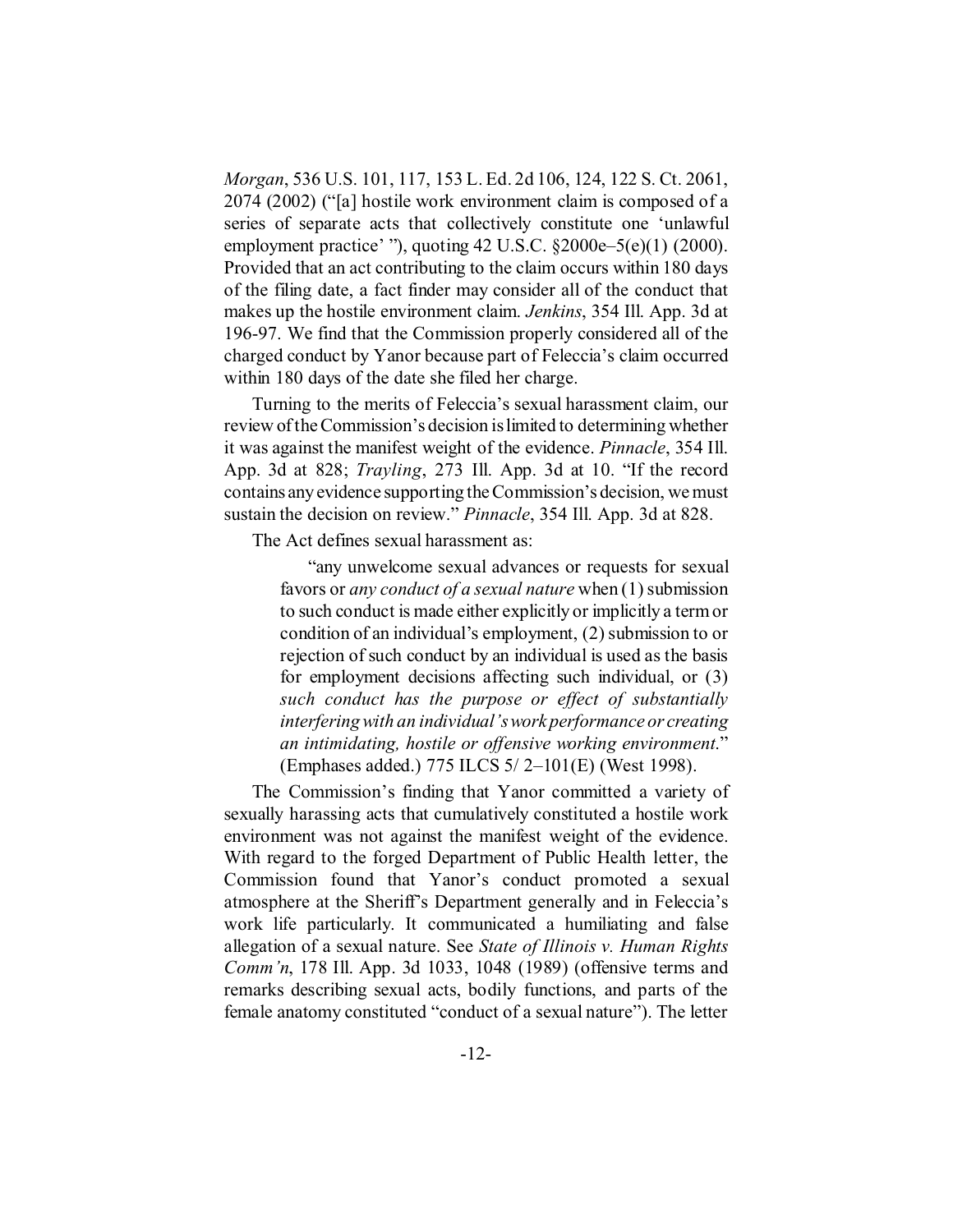was prepared at the Sheriff's Department on its equipment, delivered through inter-office mail, and opened by Feleccia at the office. She and another employee stopped working in order to deal with the letter. Sheriff Williamson directed department resources toward the investigation and involved an independent law enforcement agency.

The Sheriff's Department contends that Feleccia failed to show that Yanor's conduct substantially interfered with her work performance because both Feleccia and Hinsey testified that Feleccia continued to work throughout the alleged incidents with Yanor, and that her working conditions did not change even after she received the forged letter. To the contrary, Feleccia testified that she missed work days and sleep because of the incident with the letter. The Sheriff's Department documented that Feleccia missed at least one week of work due to the incident. Moreover, the statute allows an employee to prove sexual harassment by showing *either* that the conduct substantially interfered with her work performance or that the conduct created "an intimidating, hostile or offensive working environment." 775 ILCS 5/ 2–101(E) (West 1992). The evidence of the forged letter, together with the other conduct proved by Feleccia, was sufficient to establish a hostile working environment under the Act.

## **CONCLUSION**

In light of our decision that the Sheriff's Department is strictly liable for sexual harassment by its supervisory employee, we find it unnecessary to address Feleccia's remaining contention that the Sheriff's Department failed to take reasonable corrective measures after becoming aware of the sexual harassment.

For the foregoing reasons, we find that the decision of the Commission is supported by the record and is not against the manifest weight of the evidence. Accordingly, the judgment of the appellate court is reversed and the decision of the Commission is confirmed.

> *Appellate court judgment reversed; Illinois Human Rights Commission decision confirmed.*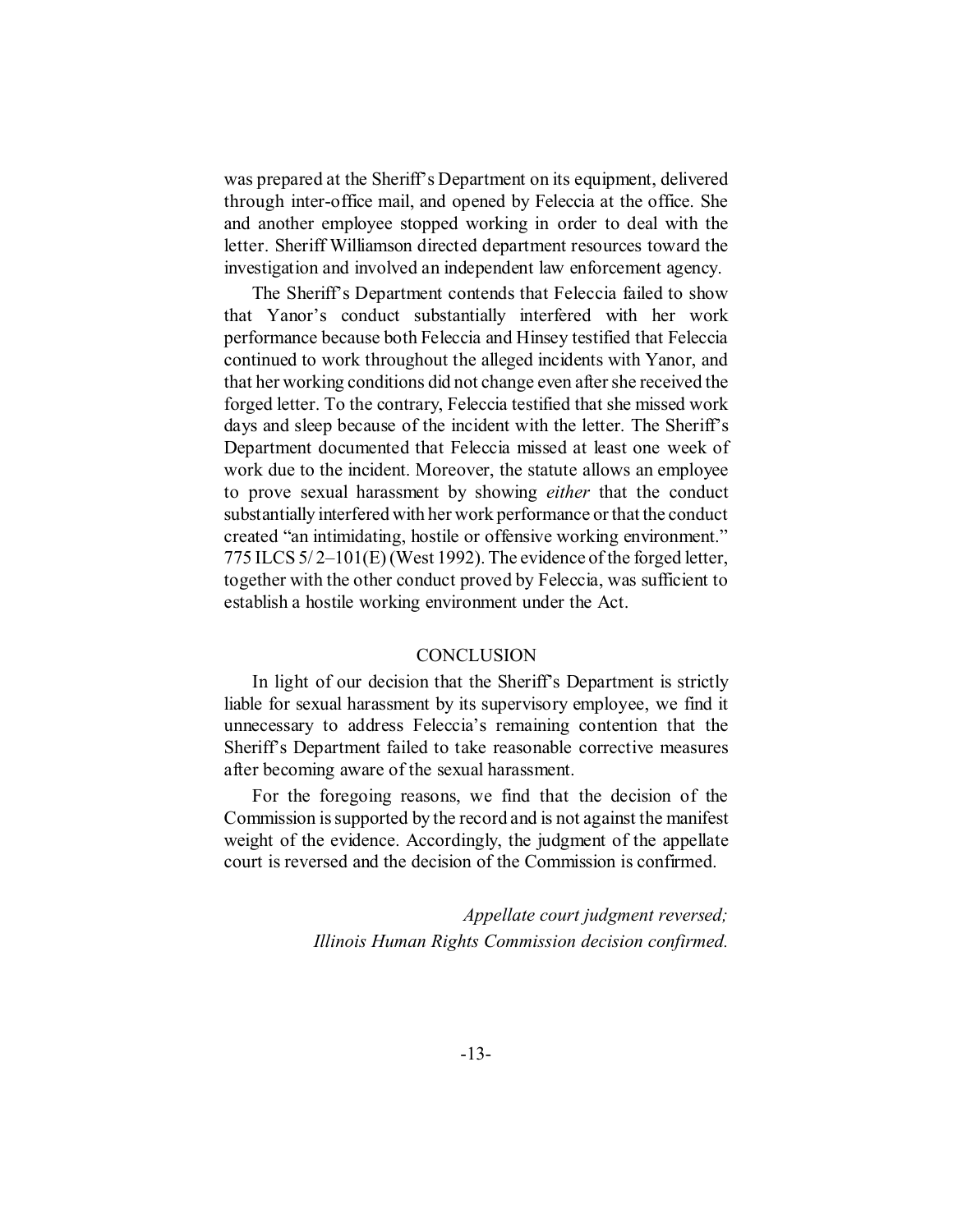JUSTICE FREEMAN took no part in the consideration or decision of this case.

#### JUSTICE KARMEIER, dissenting:

I agree with the majority that the Commission properly considered acts by Yanor which occurred prior to sending the forged letter. I also support its conclusion that the Commission's finding regarding the existence of a hostile work environment was not against the manifest weight of the evidence. Where I part company with my colleagues is on the question of whether the Sheriff's Department should be held vicariously liable for Yanor's misconduct.

Contrary to the majority, I believe that the appellate court was correct when it concluded that vicarious liability cannot be imposed here because, with respect to Feleccia, Yanor was merely a coemployee. He was not a manager or supervisor within the meaning of section 2–102(D) of the Illinois Human Rights Act (775 ILCS 5/2–102(D) (West 1998)). The Sheriff's Department could therefore only be held liable for Yanor's harassment of Feleccia if it knew or should have known about the harassment and failed to take reasonable corrective measures. Such was not the case. The evidence established that upon learning of Yanor's harassment of Feleccia, the Sheriff's Department launched an investigation into who wrote the fictitious Department of Public Health letter. When it discovered that the author was Yanor, it suspended him for four days without pay and issued him a letter of reprimand. See *Sangamon County Sheriff's Department v. Illinois Human Rights Comm'n*, 375 Ill. App. 3d 834, 848 (2007).

In construing section 2–102(D) of the Illinois Human Rights Act to impose strict liability under the facts before us, the majority makes some entirely valid points as to why supervisory status should be defined broadly enough to include employees such as Yanor who have no actual authority to affect the terms and conditions of their victim's employment. The problem with the majority's analysis, in my view, is that it fails to acknowledge an important factor. Sexual harassment of an employee by a supervisor triggers vicarious liability on the part of an employer not simply because the employer is assumed to have greater knowledge of and control over a supervisor's behavior, but also because such harassment is qualitatively worse than such